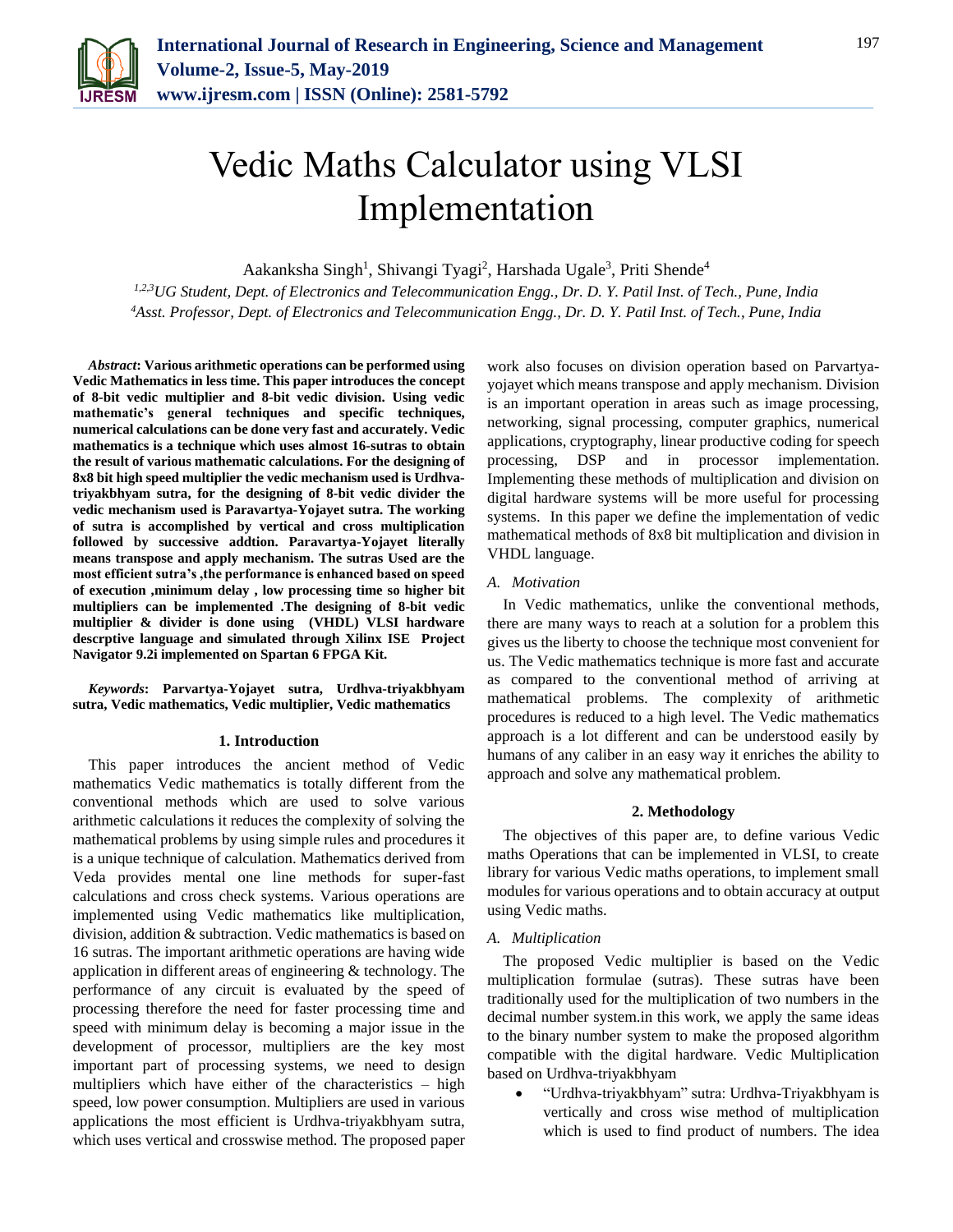

here is based on a concept which results in generation of all partial products along with the concurrent addition of these partial products in parallel. The parallelism in generation of partial products and their summation is demonstrated in Fig. 1.

- Using Urdhva-Triyakbhyam method. It is compatible to be used with digital hardware system. Due to its regular structure, it can be easily layout in microprocessors and designers can easily circumvent these problems to avoid catastrophic device failures.
- Methdology for 8x8 bit multiplication using Urdhva Triyakbhyam (vertically and crosswise) for two binary numbers.



Fig. 1. 8-bit binary multiplication using Urdhva–Triyakbhyam sutra

*Design of 8x8 vedic multiplier*: The design of 8x8 block will be grouping the 4 bit (nibble)of each 8 bit input. These quadruple terms will form vertical and crosswise product terms. Each input bit-quadruple is handled by a separate 4x4 Vedic multiplier to produce eight partial product rows . These partial product rows are then added in an 8-bit carry look ahead adder optimally to generate final product bits. The Fig. 2 shows the schematic of an 8x8 block designed using 4x4 blocks. The partial products represent the Urdhva vertical and cross product terms. Then using or and half adder assembly to find the final product.



## *B. Division*

In this paper the implementation of a low power and high

speed Vedic divider based on ancient Indian Vedic Mathematics. Using "Parvartya-Yojayet" sutra the propagation delay and power consumption are reduced to an extent. Divider is basic Hardware employs in high speed and advanced digital signal processing. The sutra's used in Vedic mathematics reduce the iterations for complex circuitry

"Parvartya-Yojayet" sutra: - Division algorithm for decimal numbers is implemented based on" Parvartya-Yojayet-Transpose and apply". Division has important role in high precision radar technology, cryptography, in cloud data storage, speech processing because of which Parvartya-Yojayet sutra is used for faster processing.

#### *Methodology for Vedic division using PY sutra:*

| Table 1<br>Vedic algorithm for 8 by 4-bit division |          |              |                |          |          |          |          |              |  |
|----------------------------------------------------|----------|--------------|----------------|----------|----------|----------|----------|--------------|--|
|                                                    |          |              |                |          |          |          |          |              |  |
| $\theta$<br>$\mathbf{0}$                           |          | $\bf{0}$     | 1              |          | $\bf{0}$ | $\bf{0}$ | $\bf{0}$ | $\mathbf{0}$ |  |
| $-0$ $-0$<br>- 1                                   | $-0$     | $-0$         | $\overline{1}$ |          |          |          |          |              |  |
|                                                    |          |              | $\Omega$       | $\theta$ | $\theta$ |          |          |              |  |
|                                                    | $-0$     | $-0$         | 1              |          |          |          |          |              |  |
|                                                    | $\bf{0}$ | $\mathbf{0}$ | $\theta$       |          |          |          |          |              |  |
|                                                    | $-0$     | $-0$         |                |          |          |          |          |              |  |

Table 2 Quotient & Remainder for 8 by 4-bit division  $\overline{0}$  $-1$  $\overline{0}$  $\overline{1}$  $\overline{0}$ 

 $O=10001-110$  $R=101$  $O=10111$ 

Hardware realization for 8 by 4-bit division: The Vedic divider block consists of A0A1A2A3A4A5A6A7 as dividend digits and B1B2B3 as divisor digits. At first A0 is partially multiplied with complemented divisor digits B1, B2 and B3. Multiplied data added with dividend input A1 and then again summation results are multiplied with complemented divisor digits. Each successive addition result is used as one of the multiplicand for further partial multiplication. This cycle repeats until addition results for A7 are carried out. During addition carries generate from one row propagates to next row as per sutra.



Fig. 3. Block diagram of 8 by 4-bit Vedic divider